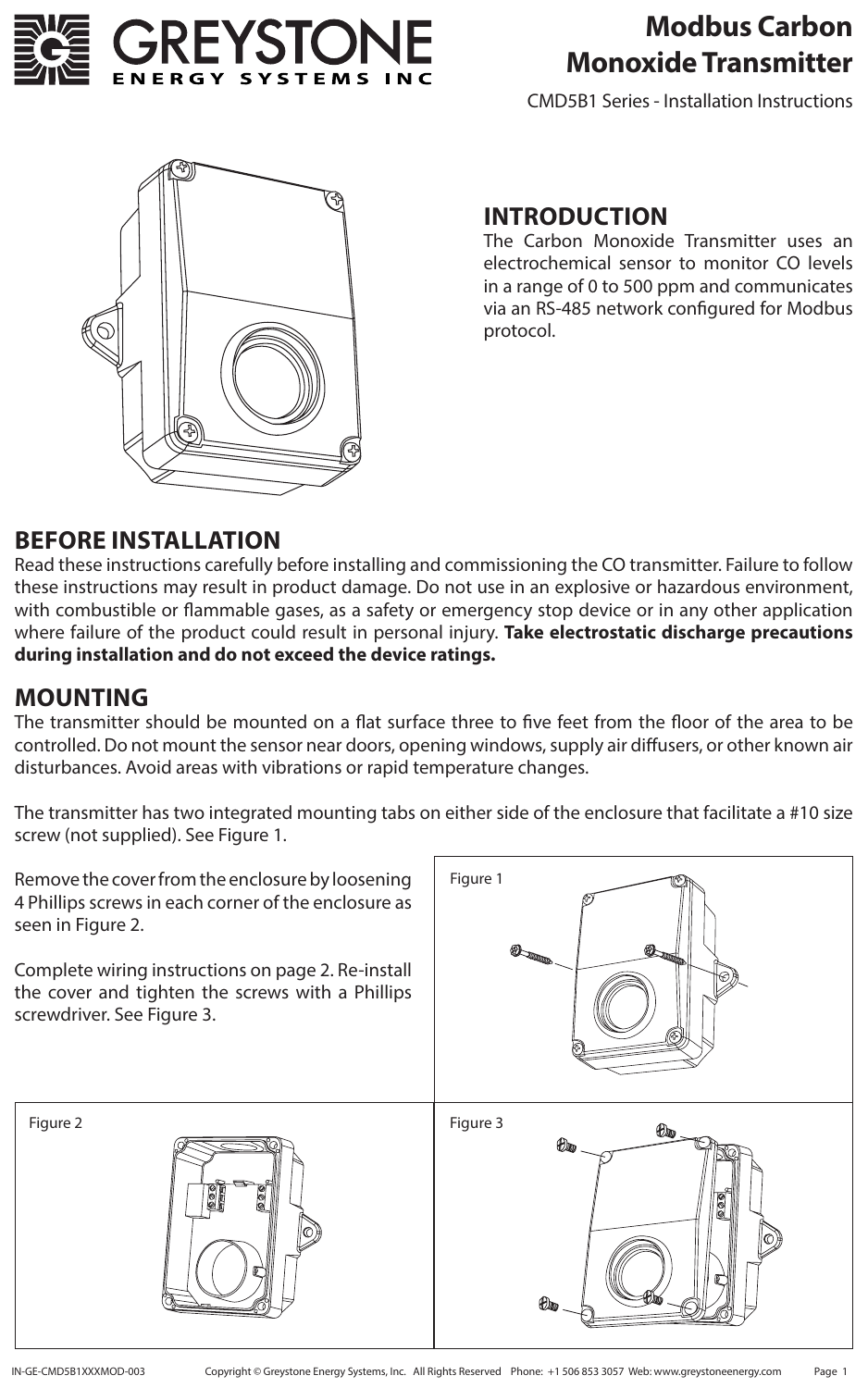### **WIRING**

Use 22 AWG shielded wire for all connections and do not locate the device wires in the same conduit with wiring used to supply inductive loads such as motors. Disconnect the power supply before making any connections to prevent electrical shock or equipment damage. Make all connections in accordance with national and local codes.

This device has a half-wave type power supply so use caution when wiring multiple devices so that the circuit ground point is the same on all devices and the controller. This device is reverse voltage protected and will not operate if the power supply is connected backwards.

Connect the RS-485 network with twisted shielded pair to the terminals marked A-, B+ and SHIELD. The



positive wire connects to  $B(+)$  and the negative wire connects to A(-) and the cable shield must be connected to the SHIELD terminal on each device. If the device is installed at either end of the network, an end-of-line (EOL) termination resistor (121 Ω) should be installed in parallel to the A(-) and B(+) terminals. This device includes a network termination jumper and will connect the resistor correctly on the PCB. Simply move the PCB jumper to the EOL position and no external resistor is required. The ground wire of the shielded pair should be connected to earth ground at the end of the network and the master is not grounded. Do not run bus wiring in the same conduit as line voltage wiring.

A network segment is a single shielded wire loop run between several devices (nodes) in a daisy chain configuration. The total segment length should be less than 1220 meters (4000 feet) and the maximum number of nodes on one segment is 255 for Modbus. Nodes are any device connected to the loop and include



controllers, repeaters and sensors such as the CO Sensor but does not include the EOL terminators. To install more devices, or to increase the network length, repeaters will be required for proper communication. The maximum daisy chain length (segment) depends on transmission speed (baud rate), wire size and number of nodes. If communication is slow or unreliable, it may be necessary to wire two daisy chains to the controller with a repeater for each segment.

## **NETWORK COMMUNICATION**

Each device must have a unique Modus address for startup and it must be set before connection to the network. The local DIP switch is used to set the Modus device address (1-255). The factory default baud rate is 9600. Other Modus parameter settings can be found in the Specifications section.

The CO Sensor operates as a slave. It will not communicate unless a master is connected to the network and sends a request for information, then the slave will answer. If the device does not communicate properly, first check that the communication wires are not reversed. Then check that the slave address, baud rate, transmission mode, parity bit, stop bit and RTU mode CRC polynomial are correct.

Set the device address as shown below. Each device on the network must have a unique address.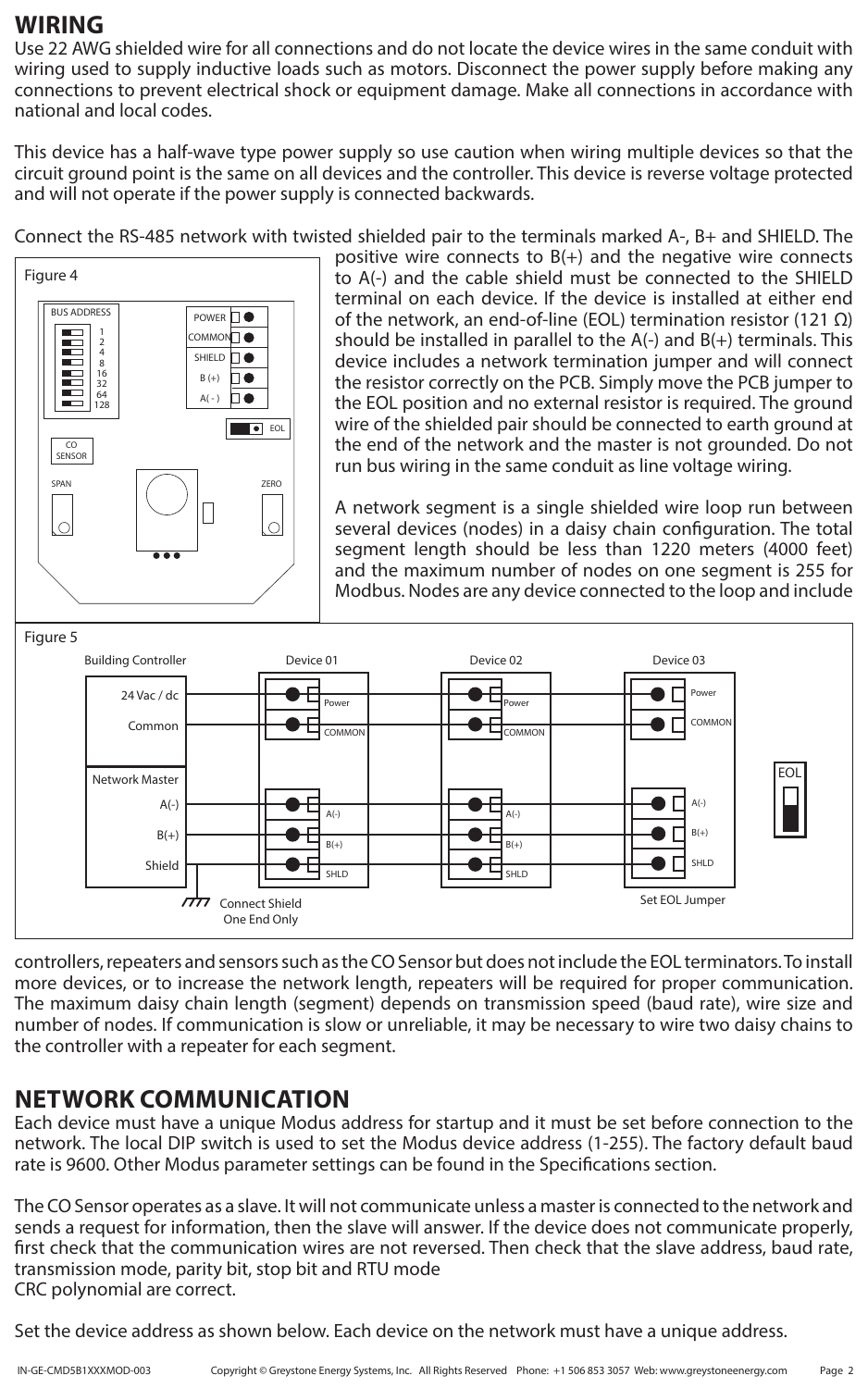|                       | <b>DIP Switch Position</b> |                |            |            |            |            |            |            |  |  |
|-----------------------|----------------------------|----------------|------------|------------|------------|------------|------------|------------|--|--|
| <b>Modbus Address</b> |                            | $\overline{2}$ | 4          | 8          | 16         | 32         | 64         | 128        |  |  |
|                       | ON                         | <b>OFF</b>     | <b>OFF</b> | <b>OFF</b> | <b>OFF</b> | <b>OFF</b> | <b>OFF</b> | <b>OFF</b> |  |  |
| $\overline{2}$        | <b>OFF</b>                 | ON             | <b>OFF</b> | <b>OFF</b> | <b>OFF</b> | <b>OFF</b> | <b>OFF</b> | <b>OFF</b> |  |  |
| 3                     | ON                         | ON             | <b>OFF</b> | <b>OFF</b> | <b>OFF</b> | <b>OFF</b> | <b>OFF</b> | <b>OFF</b> |  |  |
| 4                     | <b>OFF</b>                 | <b>OFF</b>     | ON         | <b>OFF</b> | <b>OFF</b> | <b>OFF</b> | <b>OFF</b> | <b>OFF</b> |  |  |
|                       |                            |                |            |            |            |            |            |            |  |  |
| 254                   | <b>OFF</b>                 | ON             | ON         | ON         | ON         | ON         | <b>ON</b>  | <b>ON</b>  |  |  |
| 255                   | ON                         | ON             | ON         | ON         | ON         | ON         | ON         | ON         |  |  |

### **CALIBRATION**

The CO sensor features a simple snap-mount sensor PCB that is pre-calibrated. This means that the entire sensor PCB can simply be replaced with a new calibrated PCB if desired without having to remove the enclosure. This sensor swap requires no tools and can be completed in seconds. Simply disconnect the device wiring, remove the old sensor PCB, snap in the new PCB and reconnect the device power. There is no need to make any adjustments or apply gas to the device using the sensor swap method.

The device may also be calibrated or verified with CO gas if required. This requires a field calibration kit consisting of a bottle of gas (250 ppm CO in air for example), a tank pressure regulator with flow restrictor and the necessary tubing with a calibration cap to cover to the sensor. Calibration can be done at 20 to27 °C.

Verification with gas can be done without removing the device cover. Simply apply gas using the calibration cap attached directly to the port on the cover and monitor the output value.

Remove the device cover to perform an actual calibration. In this case, the gas calibration cap attaches to the sensor fixture inside the enclosure. The sensor must be continuously powered for at least 1/2 hour prior to calibration. Calibrate the sensor first in clean air with no CO gas present. Simply adjust the ZERO pot on the sensor board until a 0 ppm output is obtained.

Then attach the gas supply. Turn the regulator on/off knob fully off and attach it to the 250 ppm gas bottle and firmly tighten it by hand. Moisten the sponge and squeeze out any excess water. Place the sponge in the cap so that it will not touch the sensor but does not plug the hole in the side of the cap. Attach the cap to the fixture over the sensor. Slowly turn the valve knob on the regulator to let the gas begin flowing.

The regulator will restrict the flow rate to the specified 200 ml/min and the sponge will ensure the gas is in the right humidity range. Wait for 5 minutes and then adjust the SPAN pot on the sensor board until the output value reads 250 ppm. Close the valve on the tank and take the cap off from the sensor. Calibration is complete.

If the gas cap is too loose on the fixtures, simply place a wrap of electrical tape around the cap to tighten .

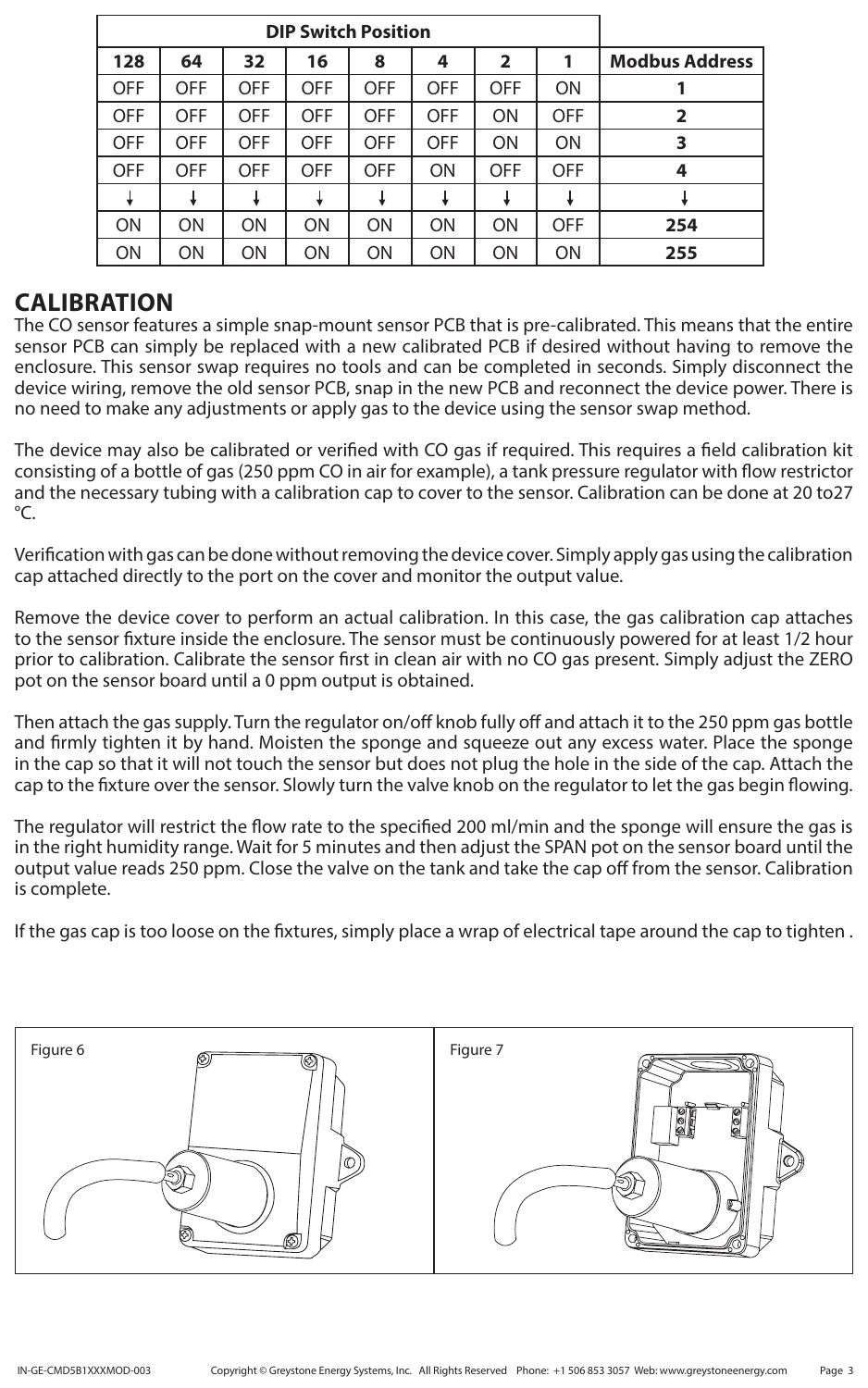## **MODBUS PROTOCOL**

This section describes the implementation of the Modbus protocol used in the CO sensor. It is intended to assist control system programmers who may need to add support to their systems to communicate with this device. The CO sensor communicates on a standard Modbus network using RTU mode transmission. It operates as a slave device (address from 01 to 255) and expects a Modbus master device to transmit queries, which it will answer. The network parameters (except for the device address) are fixed at the facotry to the most common application. For custom parameters (such as a different baud rate or ASCII transmission mode) contact the factory.

## **RTU MESSAGE FORMAT**

| <b>Modbus Framing</b> | 8 bit binary                                                                   |
|-----------------------|--------------------------------------------------------------------------------|
| Data Bits             | start bits --- 1<br>data bits --- 8<br>parity bits --- none<br>stop bits --- 1 |
| <b>Baud Rate</b>      | 9600                                                                           |
| <b>Duplex</b>         | Half duplex                                                                    |
| <b>Error Checking</b> | <b>Cyclical Redundancy Check (CRC)</b><br>CRC-16 reverse 0xA001                |
| Latency               | More than 3.5 characters --- minimum                                           |

## **FRAMING SUPPORT AND BIT SEQUENCES**

| DTL.<br><b>KIU</b><br>Mode | <b>Start</b> |  |  |  |  |  |  |  |  | top |
|----------------------------|--------------|--|--|--|--|--|--|--|--|-----|
|----------------------------|--------------|--|--|--|--|--|--|--|--|-----|

# **MODBUS REGISTER ADDRESSING**

| Modbus   Typical   Units  <br>  Address   Offset   Units |         |            | Data<br><b>Type</b> | <b>Access</b> | <b>Notes</b>                                                                             |
|----------------------------------------------------------|---------|------------|---------------------|---------------|------------------------------------------------------------------------------------------|
| 40001                                                    | $^{+0}$ |            | Word                | Read          | Unsigned 16-bit integer<br>$0x0000 = CO$ in normal status, $0x0001 =$ in abnormal status |
| 40002                                                    |         | <b>PPM</b> | Word                | Read          | Unsigned 16-bit integer, CO value                                                        |

# **FUNCTION CODES (RTU MODE)**

*0x03 --- Read holding registers*

**Query** 

| (0x01 to 0xFF)   code (0x03)   address MSB   address LSB   registers MSB   registers LSB   LSB   MSB |  |  | Slave address   Function   Starting   Starting   Quantity of   Quantity of   CRC   CRC |  |
|------------------------------------------------------------------------------------------------------|--|--|----------------------------------------------------------------------------------------|--|
|                                                                                                      |  |  |                                                                                        |  |

 $*$  Starting address = 0x0000 to 0xFFFF, Quantity of registers = 0x0000 to 0x007D

Response

| Slave address   Function   Byte count              |    | Register  | Register  |                         | $\mathsf{CRC}$ | <b>CRC</b> |
|----------------------------------------------------|----|-----------|-----------|-------------------------|----------------|------------|
| $\vert$ (0x01 to 0xFF) $\vert$ code (0x03) $\vert$ | 2N | value MSB | value LSB | $\bullet\bullet\bullet$ | LSB            | <b>MSB</b> |

### \* N=Quantity of registers

#### *Exception response*

| Slave address      | Function    | Exception code     | CRC | $\subset$ RC |
|--------------------|-------------|--------------------|-----|--------------|
| $(0x01$ to $0xFF)$ | code + 0x80 | 0x01, 0x02 or 0x03 | LSB | <b>MSB</b>   |

\* An exception response is only returned if the CRC is correct Exception code 01 --- illegal function, 02 --- illegal address, 03 --- illegal data value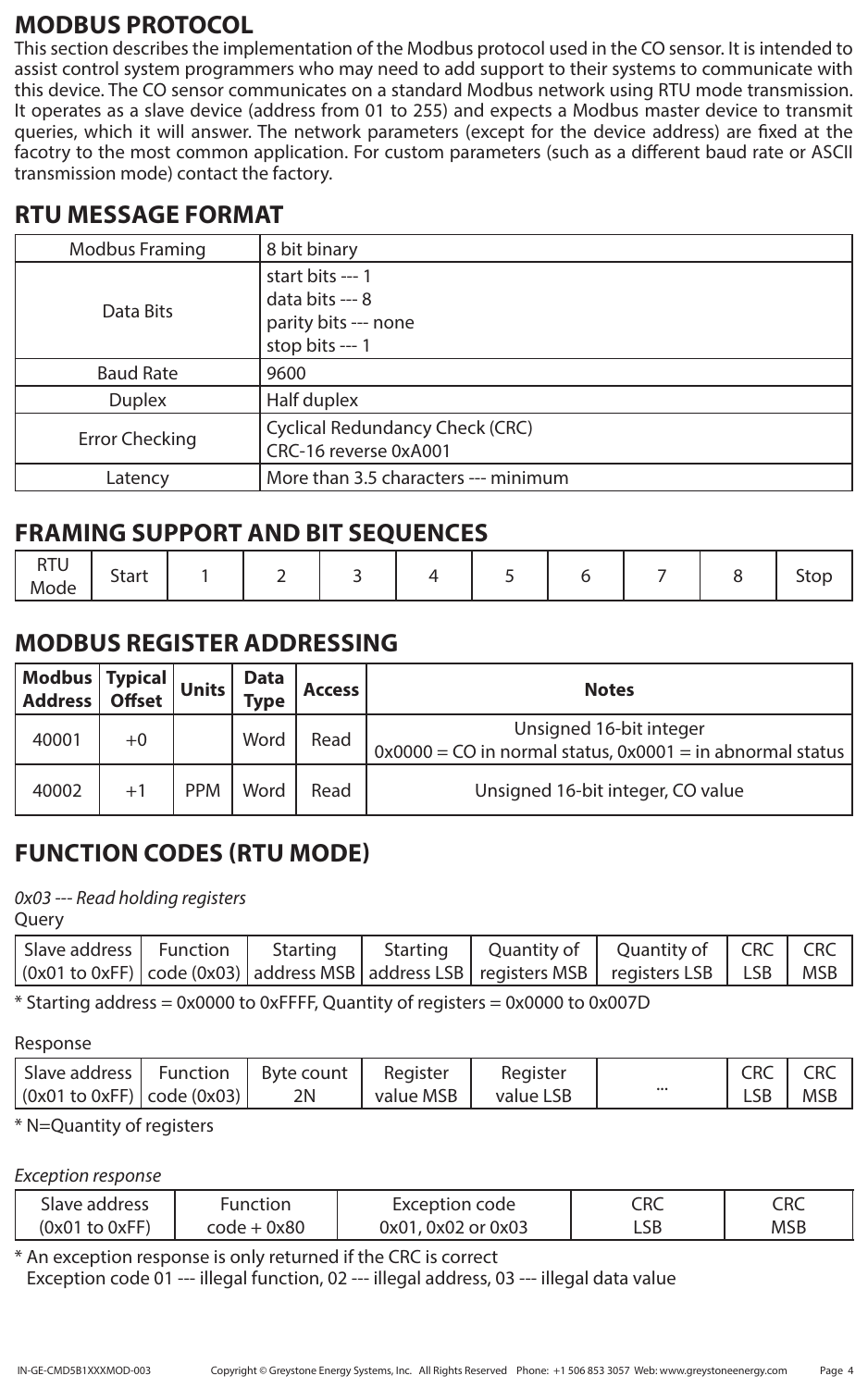## **The RTU function codes supported by the co sensor are shown below.**

*0x03 --- Read CO Status*

**Query** 

| Slave address      | 0x03 | 0x00 | 0x00 | 0x00 | 0x01 | <u>__</u><br>CRC<br>$\sim$ $\sim$ | ⊂D∩<br>しいし |
|--------------------|------|------|------|------|------|-----------------------------------|------------|
| $(0x01$ to $0xFF)$ |      |      |      |      |      | ᄓ                                 | <b>MSF</b> |

#### Response

| Slave address      | 0x03 | 0x02 | Register value | Register value | CRC        | CRC        |
|--------------------|------|------|----------------|----------------|------------|------------|
| $(0x01$ to $0xFF)$ |      |      | 0x00           | ∟SB            | - C L<br>ᇅ | <b>MSB</b> |

\* Register value = 0x0000 in normal status, 0x0001 in abnormal status

#### *0x03 --- Read CO PPM*

Query

| <sup>1</sup> Slave address<br>0x03<br>0x00<br>0x01<br>$(0x01$ to $0xFF)$ | 0x00 | 0x01 | CRC<br>LSB | CRC<br><b>MSE</b> |
|--------------------------------------------------------------------------|------|------|------------|-------------------|
|--------------------------------------------------------------------------|------|------|------------|-------------------|

#### Response

|                                                                  | CRC<br>Register value | CRC        |
|------------------------------------------------------------------|-----------------------|------------|
| 0x02<br>0x03<br>$\vert$ (0x01 to 0xFF)<br>MSB (PPM)<br>LSB (PPM) | LSB                   | <b>MSB</b> |

\* Register value = 0x0000 to 0x01F4, corresponding to 0 to 500 ppm

#### *Exception response*

| Slave address      | unction     | Exception code *   | CRC | CRC        |
|--------------------|-------------|--------------------|-----|------------|
| $(0x01$ to $0xFF)$ | code + 0x80 | 0x01, 0x02 or 0x03 | LSB | <b>MSB</b> |

\* An exception response is only returned if the CRC is correct

Exception code 01 --- illegal function, 02 --- illegal address, 03 --- illegal data value

# **SPECIFICATIONS**

| <b>GENERAL</b>                            |                                                                                        |
|-------------------------------------------|----------------------------------------------------------------------------------------|
|                                           |                                                                                        |
| Sample Method  Diffusion                  |                                                                                        |
| Measurement Range 0 to 500 ppm            |                                                                                        |
|                                           |                                                                                        |
|                                           | 0 to 50°C (32 to 122°F), 15 to 90 %RH                                                  |
|                                           | Agency Approvals  Sensor is UL recognized for ANSI/UL-2034 and UL-2075, E240671        |
|                                           | Operating Conditions  - 20 to 50°C (-4 to 122°F), 15 to 90 %RH, 0.9 - 1.1 atm          |
|                                           |                                                                                        |
|                                           | Response Time <35 seconds for 90% step change                                          |
|                                           | Typical Area Coverage  700 m <sup>2</sup> (7500 ft <sup>2</sup> ) or 15m (50ft) radius |
| Power Supply 24 Vdc ±20%                  |                                                                                        |
|                                           |                                                                                        |
|                                           | Wiring Connections Screw terminal block (14 to 22 AWG)                                 |
|                                           |                                                                                        |
|                                           |                                                                                        |
| <b>MODBUS</b>                             |                                                                                        |
|                                           |                                                                                        |
|                                           |                                                                                        |
|                                           |                                                                                        |
| Slave Address Range  Locally set to 1-255 |                                                                                        |
|                                           |                                                                                        |
|                                           |                                                                                        |
|                                           |                                                                                        |

\*NOTE: Modbus parameters may be factory customized.